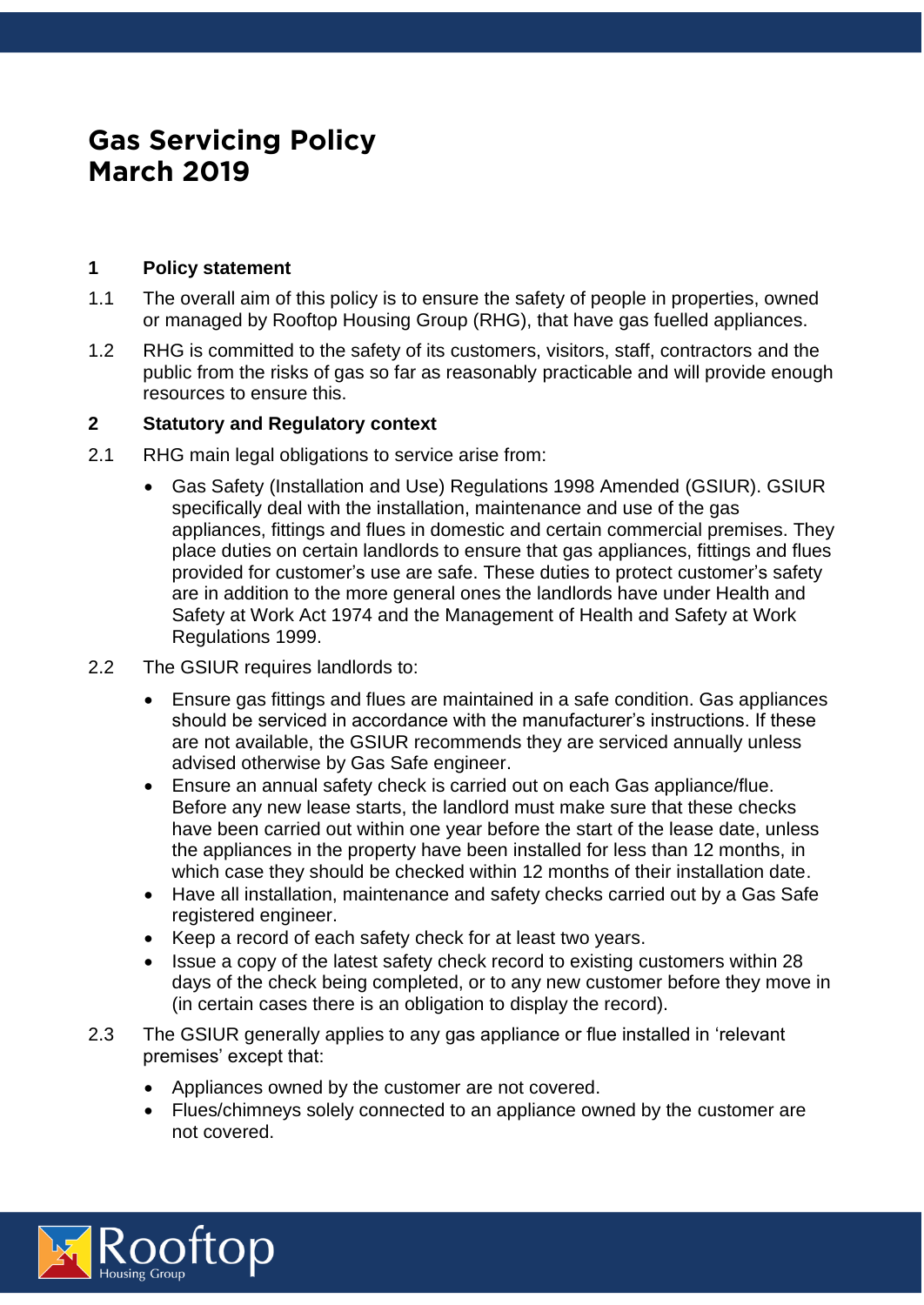- Any appliances and flues serving 'relevant premises' (such as central heating boilers not installed in customers' accommodation but used to heat them) are covered.
- 2.4 The GSIUR also imposed a duty on landlords to maintain and carry out safety checks to fixed as well as portable appliances, such as LPG cabinet heaters.
	- Health and Safety at Work etc Act 1974 Flues serving tenant's own appliances are not covered under the GSIUR, however, landlords have a duty of care under the Health and Safety at Work etc act 1974 (HSWA), which covers a wider range of duties such as the fabric of the building and chimneys. This would be in addition to the requirements of the GSIUR.
- 2.5 The Health and Safety Executive (HSE) advises that the extent of these duties would be for a court to decide but it seems likely that they would take the view that any chimney should be maintained in a condition so as to be 'fit for purpose', for example to effectively remove products of combustion.
- 2.6 The amended GSIUR 2018 Regulations place landlords under the same legal obligations but allow a two-month window for the timing of annual checks. A 'deadline date' will be allocated to each gas appliance or flue within the scope of the Regulations. Landlords can carry out their annual safety checks between 10 and 12 months from the last check however will be treated as if the check was carried out on the last day of the 12 months validity, thereby preserving the existing expiry date of the safety check record.
- 2.7 The regulatory requirement for this area of work is set out in the Regulatory Framework for Social Housing in England from 2012.The Home Standard is the Consumer Standard for gas.

## **3 Policy outline**

- 3.1 This policy outlines RHG approach to ensuring the safety of all gas appliances, flues and associated pipework within all properties owned or managed by RHG.
- 3.2 RHG has a legal duty to ensure that gas appliances and flues they provide for customers' use are always maintained in a safe condition. The policy covers both RHG, RHL and RHA properties and schemes including communal areas with a gas carcase (includes boilers and gas fires, flues and pipework). The policy covers the following areas:
	- The Group's responsibilities
	- The contractor's responsibilities
	- The tenant's responsibilities
	- The competence of the contractor
	- The Property Asset record
	- New schemes (new build and transfers)
	- Performance monitoring and quality control
	- Responsibility
- 3.3 Not all RHG properties are heated with gas appliances. Such properties will have their heating systems maintained through local cyclical and planned maintenance programmes.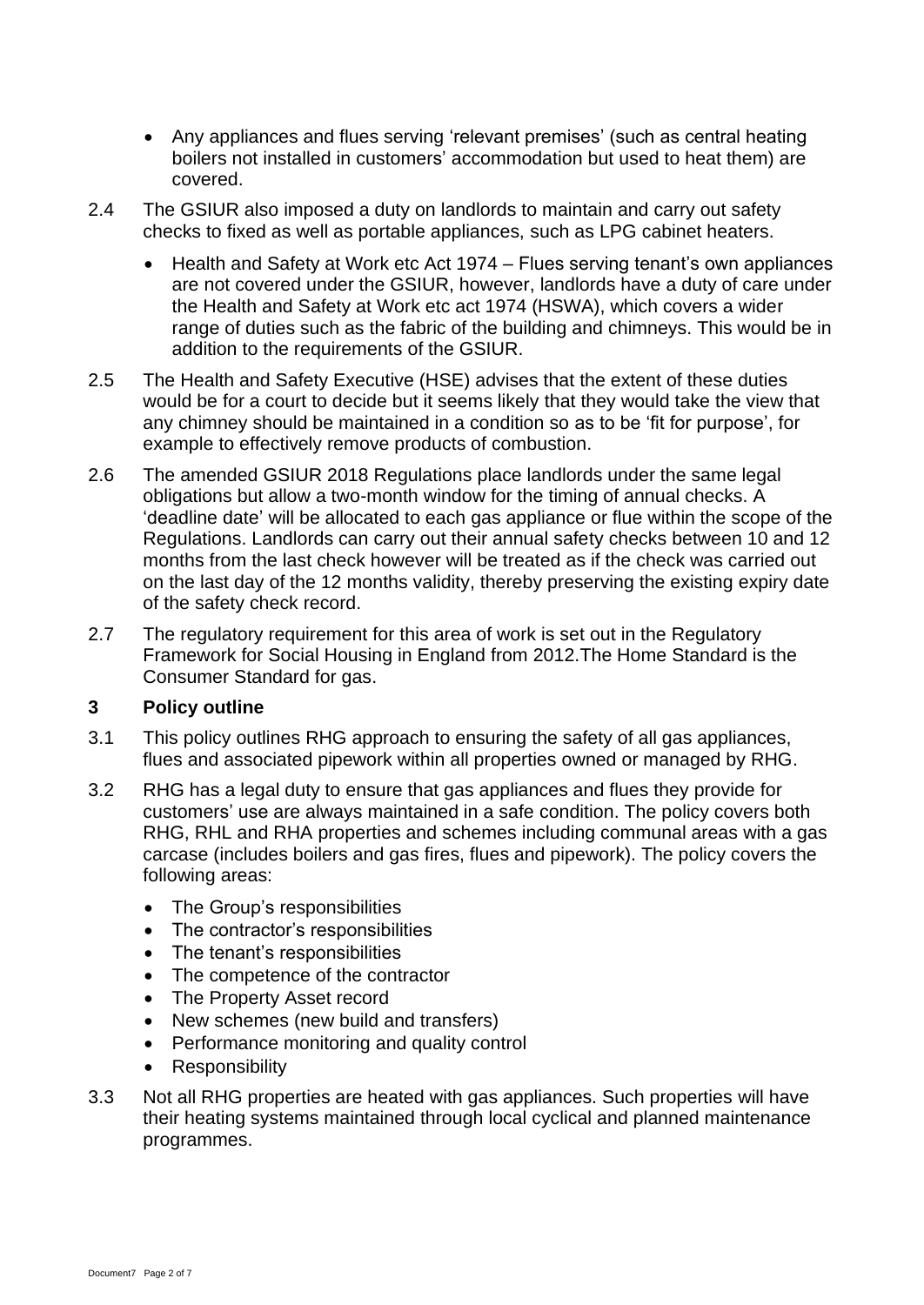3.4 This policy applies to general needs and supported housing properties with Gas appliances. Gas safety checks in RHG leasehold and shared ownership properties are not the responsibility of the organisation.

## **4 Objective/project**

- 4.1 The purpose of this policy is to identify the legal requirements placed on RHG as a landlord to ensure that all installation pipework, gas appliances and flue systems owned by RHG are serviced and maintained in accordance with current legislation.
- 4.2 Failure to comply with gas safety regulations is a criminal offence; in addition, this could result in:
	- A health and safety risk from natural gas or carbon monoxide which could lead to serious injury or death.
	- Financial and legal penalties due to noncompliance with regulations.
	- Loss of reputation with customers and stakeholders due to poor service delivery.
- 4.3 The key objective of this policy is that gas systems will be well maintained so not to represent an uncontrolled risk of harm to residents, staff and others affected by the activities of RHG.

#### **5 The Group's responsibilities**

- 5.1 The GSUIR imposes a duty on RHG to comply with the regulations as it falls within the definition of 'certain landlord' in that it grants tenancies for periodic terms to customers.
- 5.2 In addition to ensuring installations are maintained in a safe condition undertaking gas servicing is key in ensuring that the useful life of individual heating system components is maximised and hence value for money is optimised.
- 5.3 Where chimneys are used to remove products of combustion RHG will maintain these to be 'fit for purpose'.
- 5.4 RHG will consider, on a risk assessed basis, the installation and use of heating controls/technology to future facilitate access to properties to undertake its gas safety inspection obligations.
- 5.5 In addition, RHG provides both written and verbal instruction on heating and gas safety advice to all new customers through demonstrations of safe use of systems and in residents' information booklets.
- 5.6 RHG recognises it has a duty of care to its leaseholders and shared owners, who have individual gas appliances within their properties, to remind them of the importance of undertaking regular servicing on their appliances by a Gas Safe engineer.

## **6 The tenant's responsibilities**

- 6.1 It is a requirement of the tenancy agreement for tenants to allow reasonable access for any maintenance or service and safety check work to be carried out. In appropriate cases, charges may be made for missed appointments.
- 6.2 RHG is required to take 'all responsible steps' to ensure gas safety work is carried out, and this may involve giving them written notice requesting access and explaining the reason.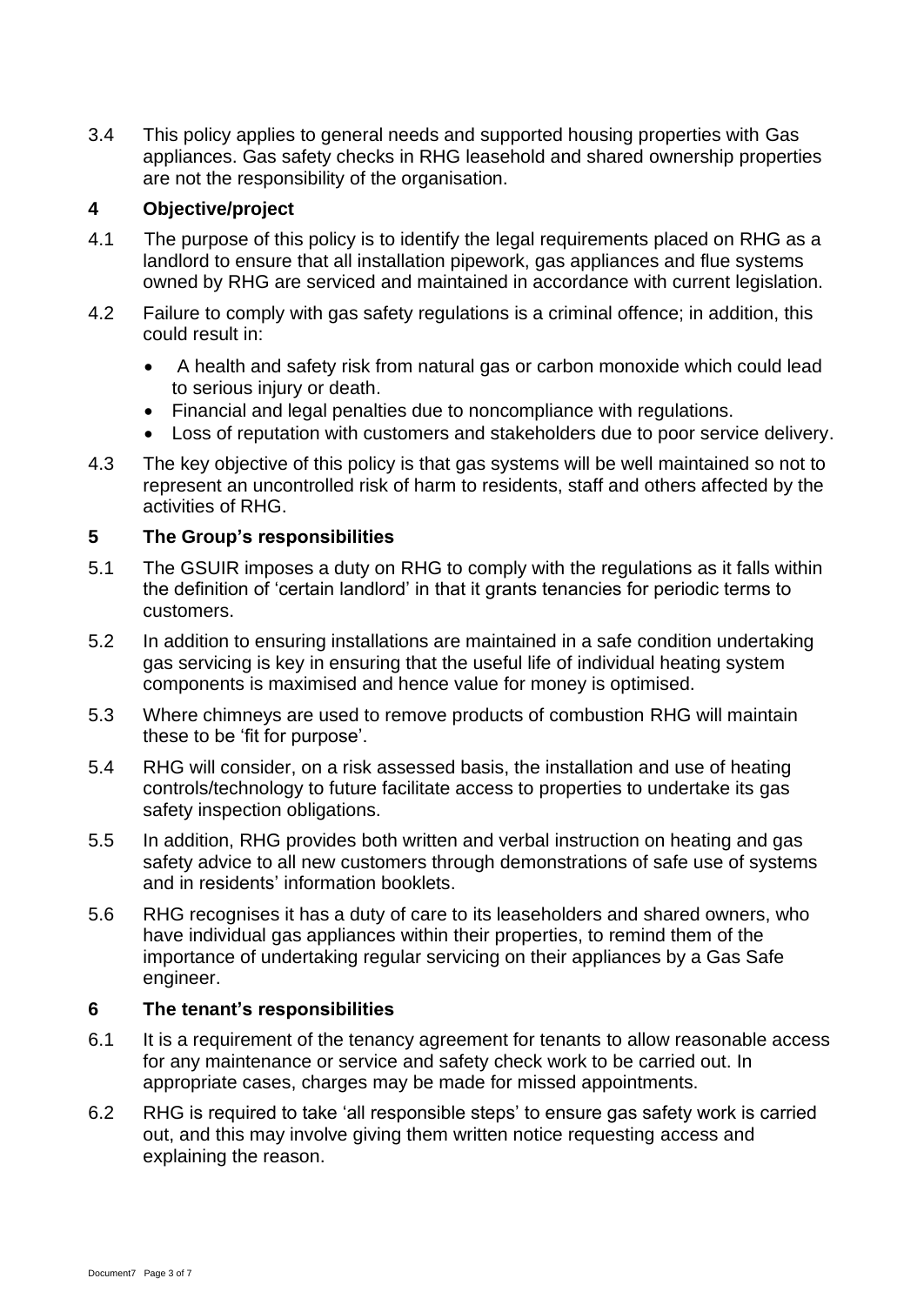6.3 Failure to allow access will be considered a breach of the tenancy agreement. If a tenant does not allow or refuses access after two contacts, RHG will seek action through the courts and request that the legal costs and fees associated with obtaining access are recharged to the tenant in the Court Order. RHG also reserves the right to cut off the gas supply at the meter where it is outside the property. The supply will then be reconnected when access is given.

#### **7 The contractor's responsibilities**

- 7.1 The contractor's responsibilities emanate from the Gas Safety Regulations 1998 (Installation and Use).
- 7.2 When working on RHG appliances the contractor will always comply with legislation and amend practices and procedures in accordance with changing legislation.
- 7.3 The contractor will attend monthly meetings with RHG for quality control purposes and performance monitoring.
- 7.4 The contractor will carry out a visual check on gas appliances and flues provided by the customer and will report on the condition of appliances to the customer and RHG. Any unsafe appliance should have warning labels attached. This should not be removed until repairs are complete.
- 7.5 The contractor will provide a LGSR which will record information required in accordance with current legislation.

#### **8 The competence of the contractor**

- **8.1** RHG will only use approved competent contractors for the gas servicing contract or the installation of new appliances. To ensure that RHG is satisfied that the gas contractor is competent, RHG will carry out the following checks:
	- Check the contractor's Gas Safe registration by obtaining a copy of their Gas Safe registration.
	- Ensure all engineers working on our appliances or installations have the appropriate Gas Safe registration.
	- The Association will obtain written confirmation from the contractor that no engineer other than those authorised by the Association will work on the Association's appliances.
	- Copies of each engineer's Gas Safe ID card, including what gas work the engineer is qualified to carry out, will be held in a central file at the Group's offices.
- **8.2** RHG will employ a quality assurance contractor to check at least 5% of the work carried out by the contractor.

#### **9 Property asset records**

- **9.1** RHG will hold electronically a record of gas assets. The record will detail:
	- Type, make, model and location of appliances when identified at point of installation.
	- Date of installation.
	- Servicing history.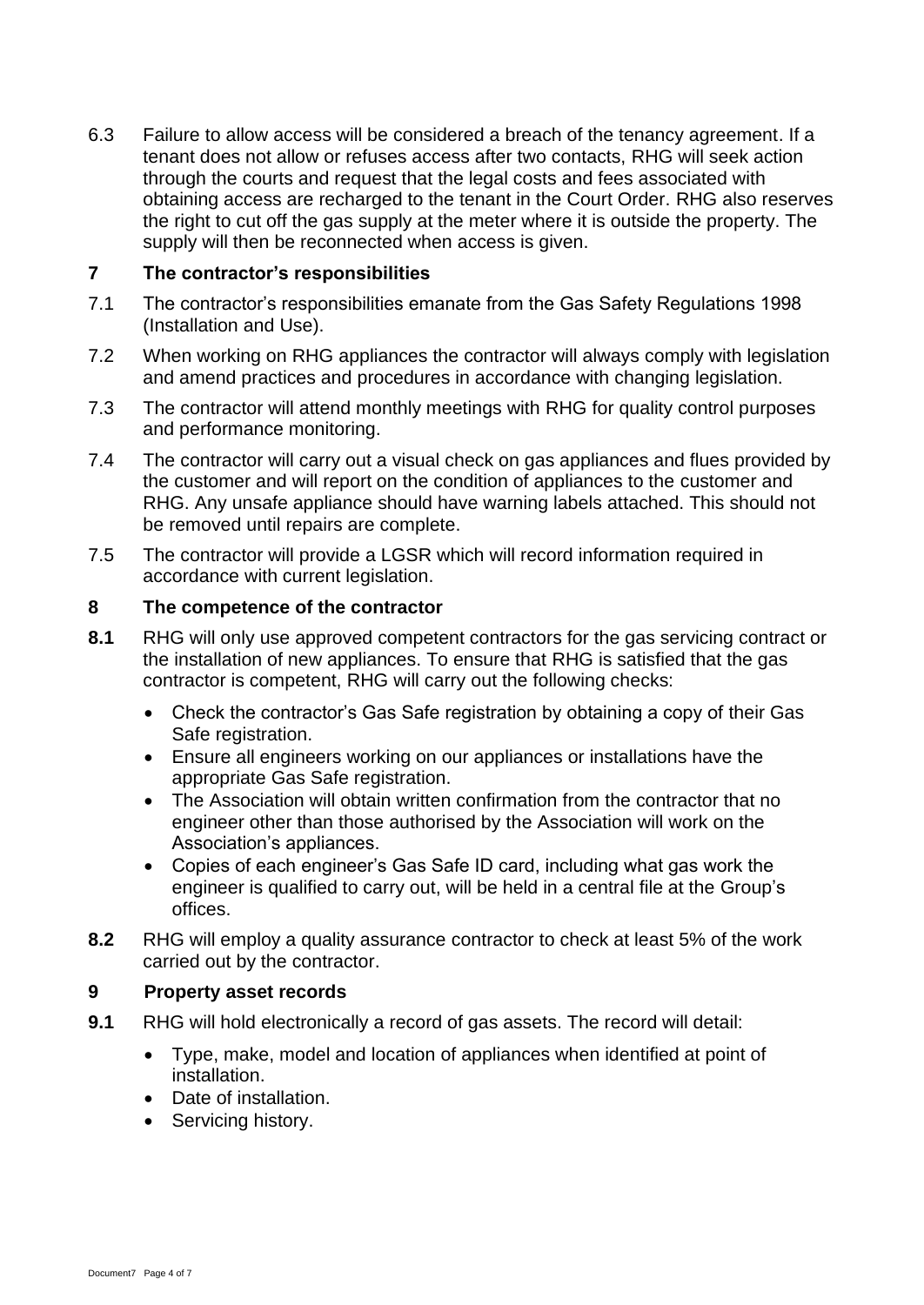## **10 New schemes (new build and transfers)**

10.1 RHG receives a Practical Completion certificate for each property at handover. For new schemes we will require a gas installation certificate to be provided before handover.

## **11 Performance targets and monitoring**

- 11.1 Levels of customer satisfaction will be monitored to identify whether services are meeting their needs and a quarterly report will outline performance in terms of:
	- Number of properties safety checked.
	- Number of properties outstanding without a valid LGSR.
- 11.2 The relevant performance target for this service area is:
	- 100% of properties with compliant gas safety process.
	- 100% of properties with a valid landlord's gas safety record (LGSR).

## **12 Use of Court**

12.1 Where RHG has taken reasonable steps but has not gained access to a customer's home, RHG may serve a notice seeking possession as the first step towards applying to Court or work in partnership with the Environmental Health team to serve notice on the customer under section 80 of the Environmental Protection Act 1990.

#### **13 Responsibility**

13.1 The Head of Asset Management has overall responsibility to ensure that the annual gas servicing takes place in conjunction with the contractors.

## **14 Equality and diversity**

14.1 RHG will be sensitive to the specific needs of customers. We will seek to identify those needs and explore with these customers the importance and necessity of conducting the annual gas service.

#### **15 Review**

15.1 This policy will be reviewed every three years unless there are major changes in legislation or good practice.

## **16 Consultation**

|                               | 16.1 Leadership Team                    | March 2019            |  |
|-------------------------------|-----------------------------------------|-----------------------|--|
|                               | 16.2 Executive Team                     | March 2019            |  |
|                               | 16.3 Other (e.g. customers)             | <b>March 2019</b>     |  |
| <b>Responsibilities</b><br>17 |                                         |                       |  |
| 17.1                          | <b>Responsible body</b>                 | <b>Executive Team</b> |  |
|                               | 17.2 Formulation and approval of policy | <b>Executive Team</b> |  |
|                               | Amendments to policy                    | Leadership Team       |  |
|                               |                                         |                       |  |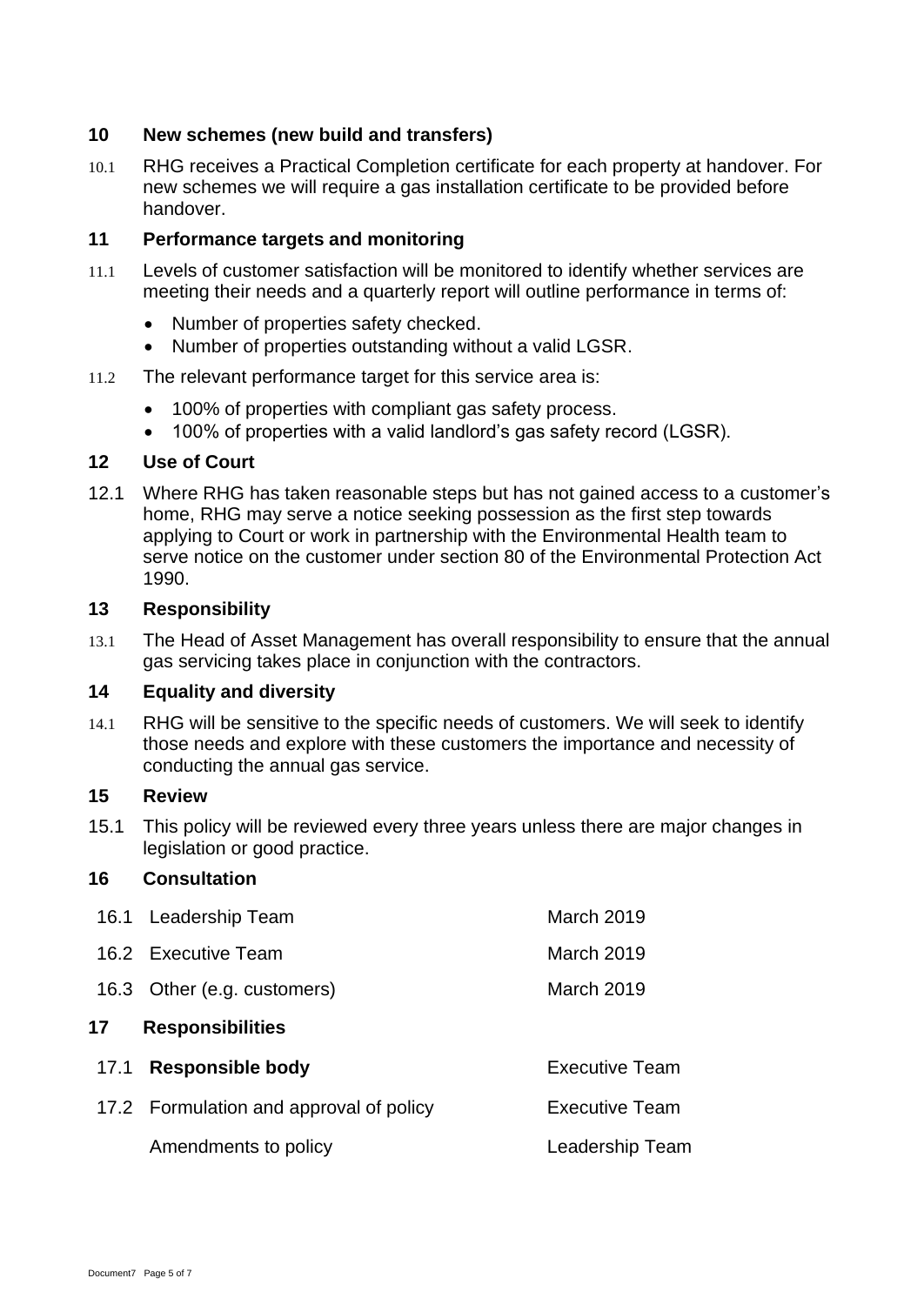| Monitoring of policy                              | Leadership Team          |  |
|---------------------------------------------------|--------------------------|--|
| Operational management of policy/policy<br>author | Head of Asset Management |  |
| 17.3 Date of formulation of policy                | May 2010                 |  |
| 17.4 Dates of policy reviews                      | March 2019               |  |
|                                                   |                          |  |